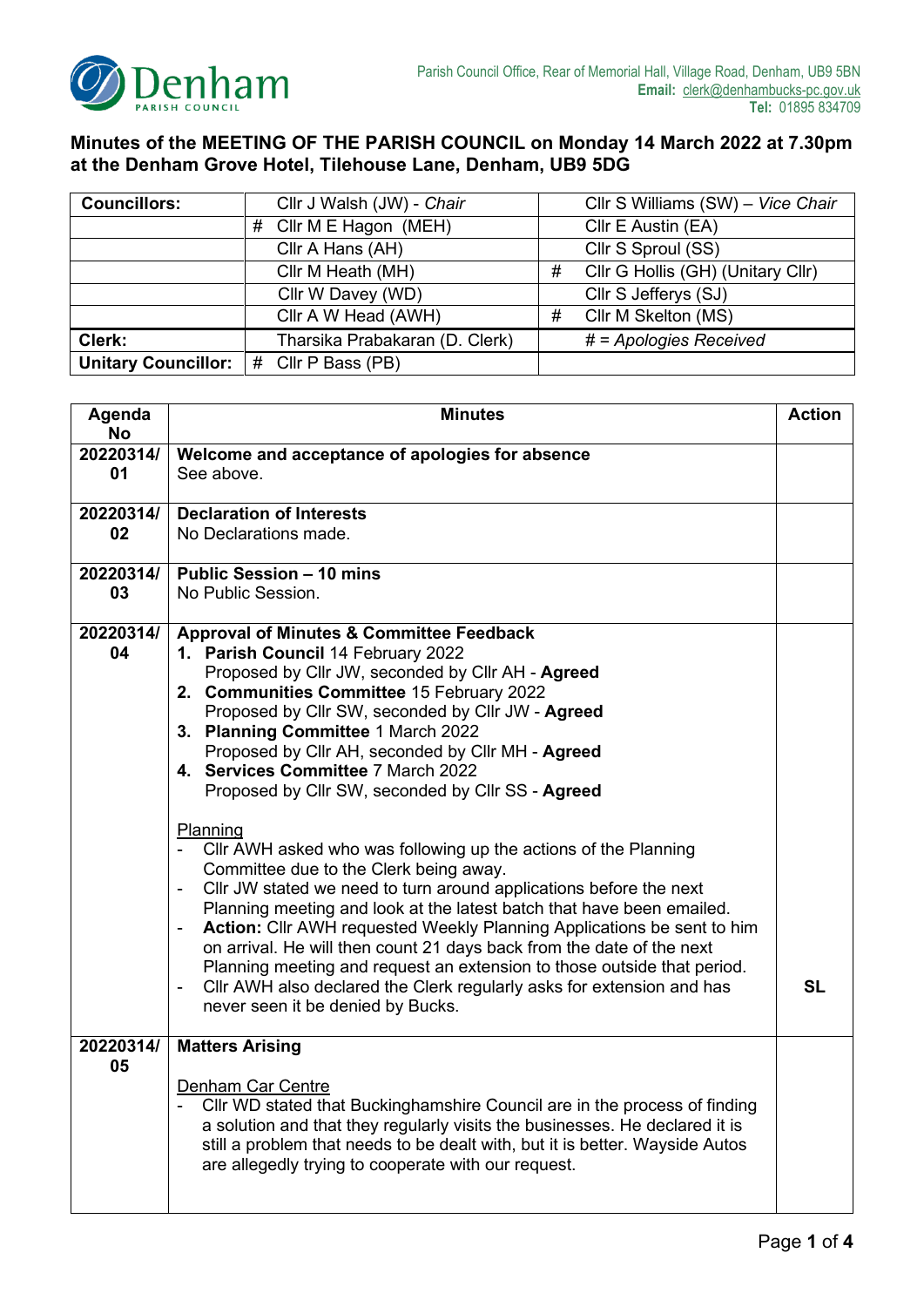

|                           | CIIr WD also stated that Denham Car Centre said it was difficult for them to<br>remove the vehicles and was indifferent to our request. Cllr WD also<br>suggested strong action from the police and the environment team to<br>resolve the issue.                                                                                                                                                                                                                                                                                                                                                                                                                                                                                                                                                                                                                                                                                                                                                                                                                                                                                                                                                                                                                                                                                                                                                                                                                                                                                                                                                                                                                                                                                                                                                                                                  |                                  |  |  |
|---------------------------|----------------------------------------------------------------------------------------------------------------------------------------------------------------------------------------------------------------------------------------------------------------------------------------------------------------------------------------------------------------------------------------------------------------------------------------------------------------------------------------------------------------------------------------------------------------------------------------------------------------------------------------------------------------------------------------------------------------------------------------------------------------------------------------------------------------------------------------------------------------------------------------------------------------------------------------------------------------------------------------------------------------------------------------------------------------------------------------------------------------------------------------------------------------------------------------------------------------------------------------------------------------------------------------------------------------------------------------------------------------------------------------------------------------------------------------------------------------------------------------------------------------------------------------------------------------------------------------------------------------------------------------------------------------------------------------------------------------------------------------------------------------------------------------------------------------------------------------------------|----------------------------------|--|--|
|                           | S <sub>106</sub><br>Cllr JW stated the next step of S106 is consultation with residents<br>regarding all the projects.                                                                                                                                                                                                                                                                                                                                                                                                                                                                                                                                                                                                                                                                                                                                                                                                                                                                                                                                                                                                                                                                                                                                                                                                                                                                                                                                                                                                                                                                                                                                                                                                                                                                                                                             |                                  |  |  |
|                           | <b>Highways Meeting with LAT</b><br>- Action: Pursue a meeting with the LAT.                                                                                                                                                                                                                                                                                                                                                                                                                                                                                                                                                                                                                                                                                                                                                                                                                                                                                                                                                                                                                                                                                                                                                                                                                                                                                                                                                                                                                                                                                                                                                                                                                                                                                                                                                                       |                                  |  |  |
| 20220314/<br>06           | <b>Report from Unitary Councillors</b><br>No Unitary Councillors Present.                                                                                                                                                                                                                                                                                                                                                                                                                                                                                                                                                                                                                                                                                                                                                                                                                                                                                                                                                                                                                                                                                                                                                                                                                                                                                                                                                                                                                                                                                                                                                                                                                                                                                                                                                                          |                                  |  |  |
| 20220314/<br><b>AAA07</b> | <b>Chairman's Report</b><br>1. Planning Call Ins<br>We have two 'call ins' this month for the next South Bucks Planning<br>Committee, there are three items for the agenda. Cllr JW advised a lot of<br>effort has been taken in the preparation by Cllr AWH and herself.<br>2. Luton Airport Consultation<br>In the 2019 consultation the percentage of passengers travelling by car<br>had a target reduction from 67% in 2017 to 47% in 2022. However, the<br>latest table 4.3 in the Emergency Transport Strategy has been updated for<br>2019 with figures at 62.5% for 2022.<br>Therefore, the targets for car usage reduction are not going to be met, the<br>message is that roads are going to get congested. Luton airport<br>employees are being targeted to reduce car usage.<br>CIIr JW stated there has been no indication this time of how they're going<br>to fit into Heathrow's expanding air space usage.<br><b>Village Green Garage</b><br>3.<br>Action: Quotes requested from three conservation grade accredited<br>builders.<br>4. Scout Hut<br>Strong support from the Devolution Board members to provide premises<br>and the four cost options being explored are:<br>Refurbish to a higher standard.<br>New building to meet EPC standards.<br>Build a technology advanced building.<br>A prefabricated building blending into surroundings.<br>CIIr AWH advised if there are board members looking at options, we may<br>expect a delay before a decision is made.<br>CIIr MH added that technology can be part of infrastructure contingency for<br>the future.<br>Cllr AH and Cllr AWH advised there should be an option for DPC<br>requirements for responsible refurbishment as per our survey.<br><b>Action:</b> Cllr JW to ask for a timescale from the Devolution Board<br>$\overline{\phantom{0}}$<br>Members. | <b>D.Clerk</b><br><b>CIIr JW</b> |  |  |
|                           |                                                                                                                                                                                                                                                                                                                                                                                                                                                                                                                                                                                                                                                                                                                                                                                                                                                                                                                                                                                                                                                                                                                                                                                                                                                                                                                                                                                                                                                                                                                                                                                                                                                                                                                                                                                                                                                    |                                  |  |  |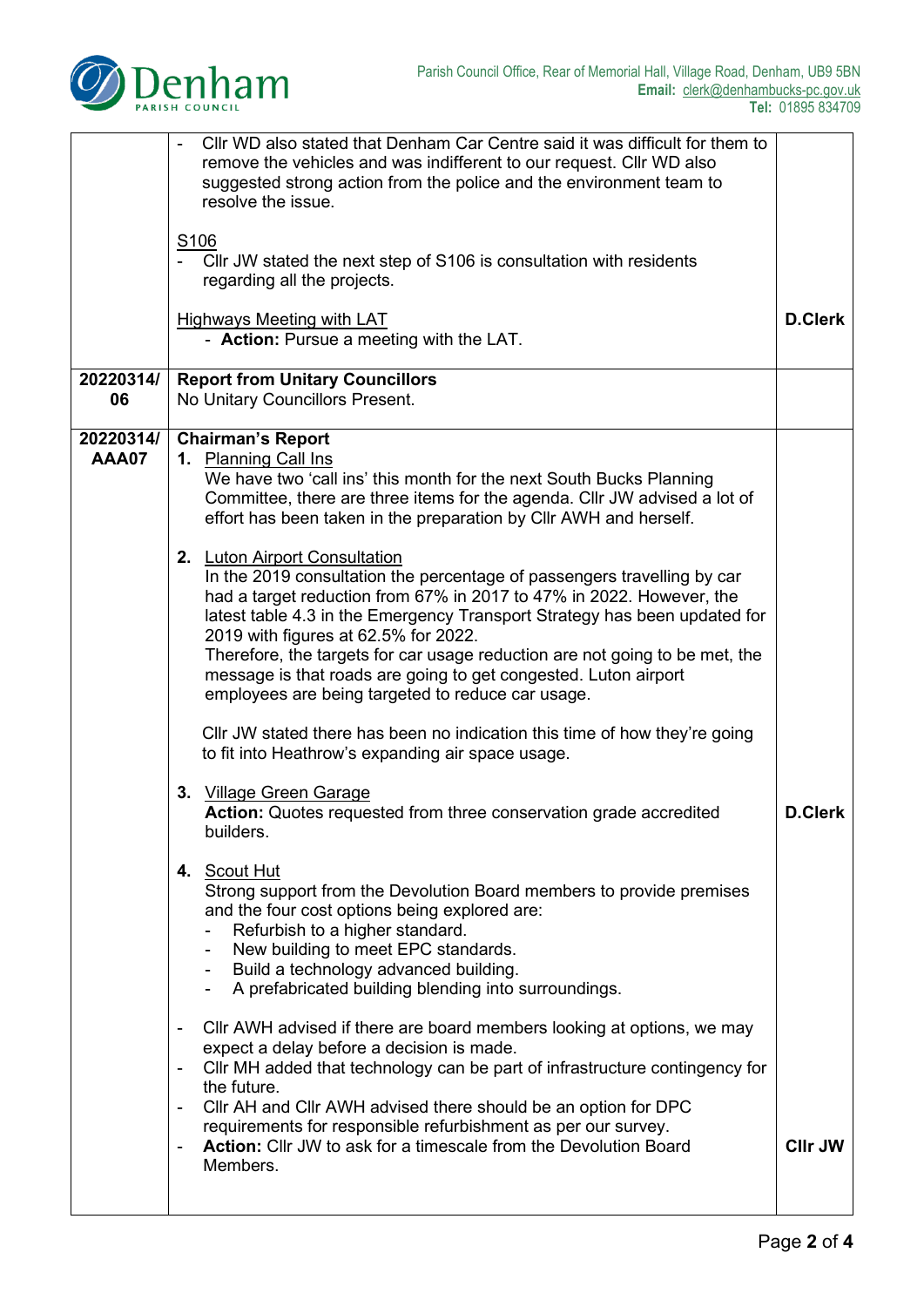

| 08<br>Motion to be passed:<br>"This Council supports the petition launched by ADSO and LLG on 5 <sup>th</sup><br>January with regard to remote and hybrid meetings. We agree to write to<br>the Secretary of State for Levelling Up, Housing and Communities calling<br>on the Government to change the law to allow councils the flexibility to<br>hold such meetings when they deem appropriate within agreed rules and<br>procedures."<br><b>MOTION PASSED</b><br>Action: Circulate the petition to all Cllrs again to sign individually.<br><b>SL</b> |
|-----------------------------------------------------------------------------------------------------------------------------------------------------------------------------------------------------------------------------------------------------------------------------------------------------------------------------------------------------------------------------------------------------------------------------------------------------------------------------------------------------------------------------------------------------------|
|                                                                                                                                                                                                                                                                                                                                                                                                                                                                                                                                                           |
|                                                                                                                                                                                                                                                                                                                                                                                                                                                                                                                                                           |
|                                                                                                                                                                                                                                                                                                                                                                                                                                                                                                                                                           |
|                                                                                                                                                                                                                                                                                                                                                                                                                                                                                                                                                           |
|                                                                                                                                                                                                                                                                                                                                                                                                                                                                                                                                                           |
|                                                                                                                                                                                                                                                                                                                                                                                                                                                                                                                                                           |
|                                                                                                                                                                                                                                                                                                                                                                                                                                                                                                                                                           |
|                                                                                                                                                                                                                                                                                                                                                                                                                                                                                                                                                           |
|                                                                                                                                                                                                                                                                                                                                                                                                                                                                                                                                                           |
|                                                                                                                                                                                                                                                                                                                                                                                                                                                                                                                                                           |
| 20220314/<br>Annual Parish Meeting - Wednesday 27 April 2022                                                                                                                                                                                                                                                                                                                                                                                                                                                                                              |
| 09<br>The draft Agenda was discussed and explained to the councillors.                                                                                                                                                                                                                                                                                                                                                                                                                                                                                    |
| Quote for Video and Storyboards: Met1 for £5,118 - APPROVED                                                                                                                                                                                                                                                                                                                                                                                                                                                                                               |
| CIIr AWH asked what we are doing to encourage residents to visit the<br>Annual Parish Meeting.                                                                                                                                                                                                                                                                                                                                                                                                                                                            |
| Cllr JW advised it will be advertised on "In and Around", flyers will also be                                                                                                                                                                                                                                                                                                                                                                                                                                                                             |
| delivered to residents and the event will be posted on the Denham                                                                                                                                                                                                                                                                                                                                                                                                                                                                                         |
| Community Page.                                                                                                                                                                                                                                                                                                                                                                                                                                                                                                                                           |
| Action: Investigate the date flyers will be distributed to all residents.<br>$\qquad \qquad -$                                                                                                                                                                                                                                                                                                                                                                                                                                                            |
| <b>D.Clerk</b>                                                                                                                                                                                                                                                                                                                                                                                                                                                                                                                                            |
| 20220314/<br>Martin Baker Update - Cllr SW/Cllr MH                                                                                                                                                                                                                                                                                                                                                                                                                                                                                                        |
| 10<br>Action: Cllr SW and Cllr MH to request an update with Martin Baker due                                                                                                                                                                                                                                                                                                                                                                                                                                                                              |
| <b>SW/MH</b><br>to contractors not finishing snagging works.                                                                                                                                                                                                                                                                                                                                                                                                                                                                                              |
| 20220314/<br><b>Reports from Outside Bodies</b>                                                                                                                                                                                                                                                                                                                                                                                                                                                                                                           |
| 11<br><b>Denham Aerodrome Minutes</b>                                                                                                                                                                                                                                                                                                                                                                                                                                                                                                                     |
| An application is being put forward for motorway services. Planning<br>$\equiv$                                                                                                                                                                                                                                                                                                                                                                                                                                                                           |
| permission has been granted to build the bungalow.                                                                                                                                                                                                                                                                                                                                                                                                                                                                                                        |
|                                                                                                                                                                                                                                                                                                                                                                                                                                                                                                                                                           |
| 20220314/<br><b>Financial Matters and Reports</b><br>12                                                                                                                                                                                                                                                                                                                                                                                                                                                                                                   |
| 1. Flagstone Update - Request for outstanding CIIr Details                                                                                                                                                                                                                                                                                                                                                                                                                                                                                                |
| Action: Request all Councillors for name, date of birth and address<br><b>D.Clerk</b>                                                                                                                                                                                                                                                                                                                                                                                                                                                                     |
|                                                                                                                                                                                                                                                                                                                                                                                                                                                                                                                                                           |
| 2. Handyman Rate Increase                                                                                                                                                                                                                                                                                                                                                                                                                                                                                                                                 |
| Proposal to increase hourly rate for Handyman by 10% raising from £13 to                                                                                                                                                                                                                                                                                                                                                                                                                                                                                  |
| £14.30 per hour following the rise in inflation and fuel prices $-$ ALL                                                                                                                                                                                                                                                                                                                                                                                                                                                                                   |
| <b>AGREED</b>                                                                                                                                                                                                                                                                                                                                                                                                                                                                                                                                             |
| 3. Bank Balances of Barclays Current Account - ALL AGREED                                                                                                                                                                                                                                                                                                                                                                                                                                                                                                 |
| 4. Budget report - ALL AGREED                                                                                                                                                                                                                                                                                                                                                                                                                                                                                                                             |
| 5. Payments Report for March 2022 totalling £24,781 - ALL AGREED                                                                                                                                                                                                                                                                                                                                                                                                                                                                                          |
|                                                                                                                                                                                                                                                                                                                                                                                                                                                                                                                                                           |
| Payments over £500 March 2022 - To Note                                                                                                                                                                                                                                                                                                                                                                                                                                                                                                                   |
| SparkX - Urgent Works<br>£21,623.20                                                                                                                                                                                                                                                                                                                                                                                                                                                                                                                       |
| Southern Electric - Streetlight Supply<br>£1,248                                                                                                                                                                                                                                                                                                                                                                                                                                                                                                          |
| Windowflowers Q4<br>£1,482                                                                                                                                                                                                                                                                                                                                                                                                                                                                                                                                |
| Harrisons Flagpoles<br>£1,444<br>20220314/                                                                                                                                                                                                                                                                                                                                                                                                                                                                                                                |
| <b>Correspondence List</b><br>All correspondence is available in SharePoint.<br>13                                                                                                                                                                                                                                                                                                                                                                                                                                                                        |